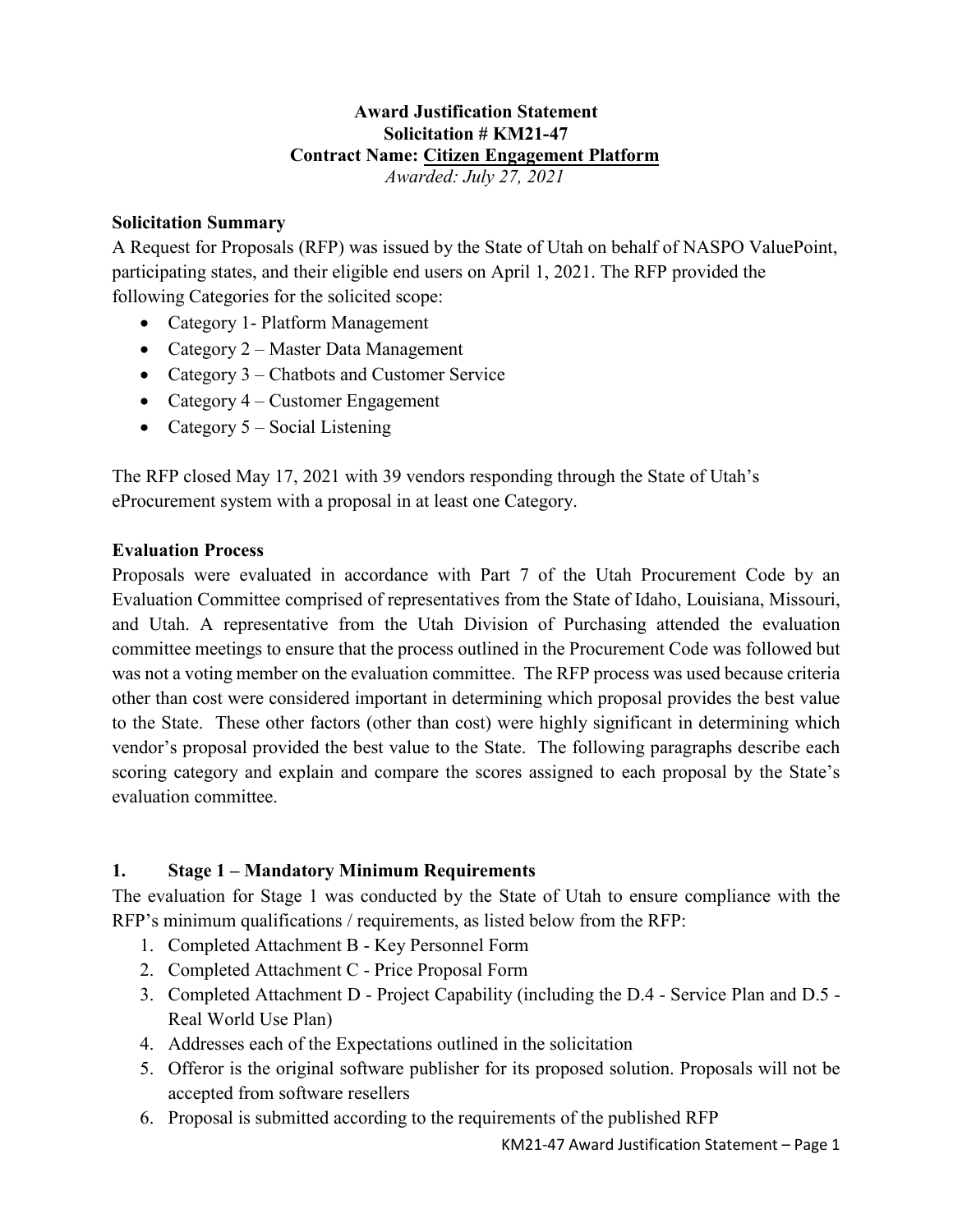7. Submission submitted in SciQuest on time (Vendor clicked submit and uploaded and answered all necessary documents and questions)

Upon preliminary review of the mandatory pass/fail RFP criteria, 3 vendors were rejected and determined non-response for failing to conform to each of the mandatory minimum requirements. 36 vendors were submitted to the evaluation committee for technical scoring (Stage 2).

## **2. Stage 2 – Technical Evaluation**

Vendors in the Stage 2 technical evaluation were evaluated against the following 8 criteria for each Category they sought an award in:

| <b>Evaluation Criteria</b>                   | Points Possible |
|----------------------------------------------|-----------------|
| Attachment D1 - Level of Expertise Plan (LE) | $1,000$ points  |
| Attachment D2 - Risk Assessment Plan (RA)    | 250 points      |
| Attachment D3 - Value Added Plan (VA)        | 250 points      |
| Attachment D4 - Service Plan                 | 750 points      |
| Attachment D.5 - Ease of Use Functionality   | 750 points      |
| Attachment D.5 - Real World Examples         | 500 points      |
| Attachment D.5 - Data Privacy Controls       | 500 points      |
| Attachment C - Cost Proposal Form            | $1,750$ points  |
| Total Stage 2 technical Points available     | $5,750$ points  |

As outlined in the KM21-47 RFP, only those vendors still remaining in the evaluation and that achieve a minimum score threshold of 75% (or 4,312.5 total points) of the total points available from Stage 2 for the Category they are seeking an award in will qualify for an award determination in that Category. The evaluation committee determined that vendors who received 4,312.5 total points or higher for the Category the vendor sought an award in provided sufficient information that demonstrated their proposal adequately meet the requisite requirements for that Category. Individual criteria were scored on a scale of 1, 5, and 10, as outlined in the RFP. Overall, the evaluation committee determined that these proposals would allow Participating Entities an opportunity to make a best value determination based on the proposals provided by the vendors.

Offerors with a score of less than the minimum required 4,312.5 technical points for the given Category were deemed non-responsive and ineligible for further consideration for that Category. Proposals that did not meet this requisite threshold were those did not provide sufficient demonstration to the evaluation committee that their proposal met the outlined requirements.

Attachment H - Interactive Scorecard was provided in the RFP for an illustration for how the scoring methodology was applied against the points available for each Category.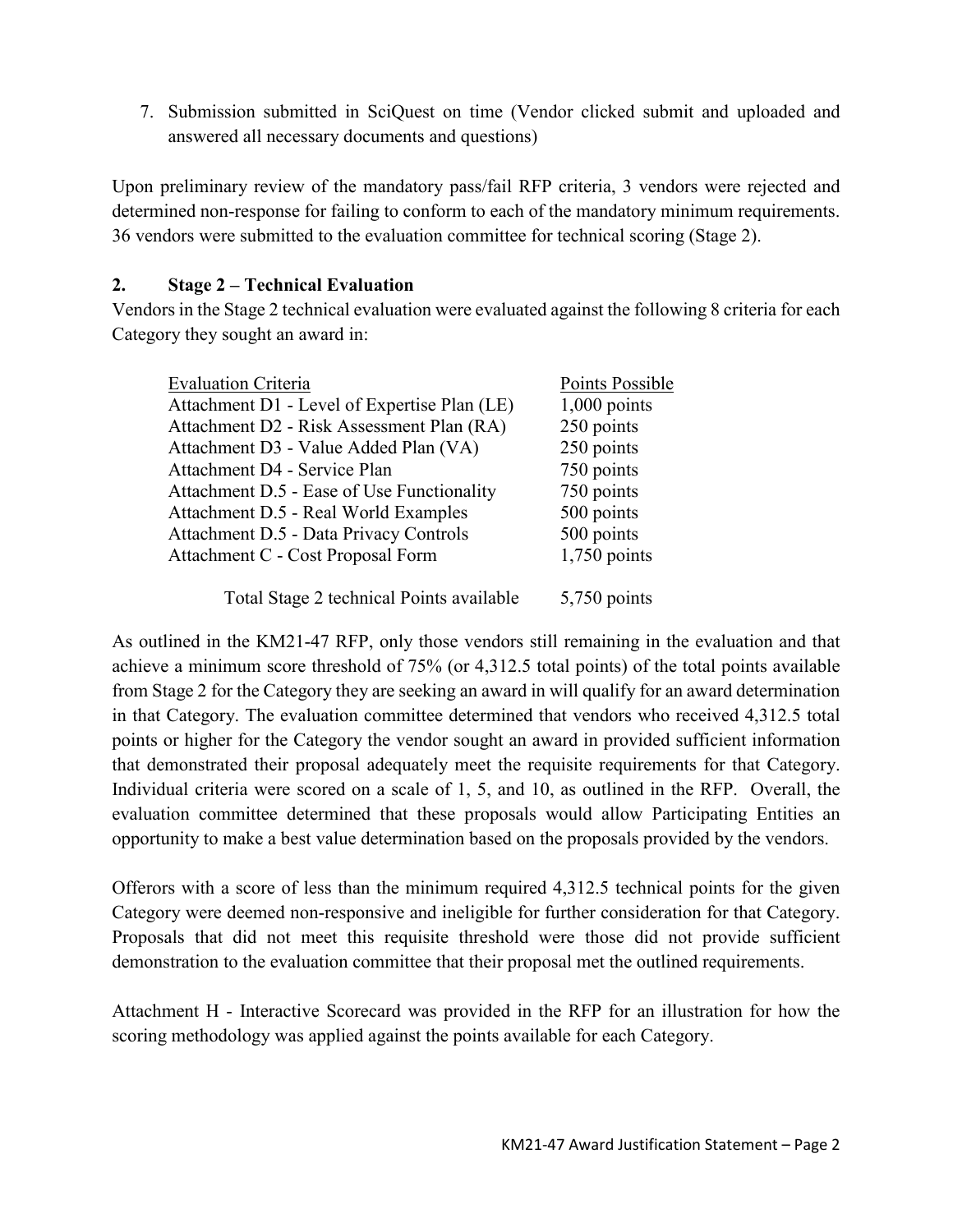Following this stage 2 evaluation, 18 vendors received technical scores in at least one of the Categories they submitted a proposal that met or exceeded the minimum technical point requirements outlined in the RFP and proceeded onto the award determination. Refer to Exhibit 1: Master Summary Evaluation for the distribution of scores given.

18 vendors were rejected for not meeting the requisite threshold of 4,312.5 in any Category the vendor sought an award in. The rejected proposals did not adequately demonstrate that their offered solutions met the purposes of the RFP. The evaluation committee determined that these proposals did not substantively address the topics/criterion identified in KM21-47 RFP. Refer to Exhibit 1: Master Summary Evaluation for the distribution of scores given.

# **3. Award Determination**

Vendors seeking an award in a certain award Category only received an award in the respective category if total points earned for that meet the award threshold of 4,312.5. Provided below are the awarded vendors and their accompanying awarded categories:

|                                     | <b>Awarded Categories and Points Earned</b>          |                                                         |                                                                |                                                      |                                                   |
|-------------------------------------|------------------------------------------------------|---------------------------------------------------------|----------------------------------------------------------------|------------------------------------------------------|---------------------------------------------------|
| <b>Vendor Name</b>                  | Category 1 -<br><b>Platform</b><br><b>Management</b> | Category 2 -<br><b>Master Data</b><br><b>Management</b> | Category 3 -<br><b>Chatbots and</b><br><b>Customer Service</b> | Category 4 -<br><b>Customer</b><br><b>Engagement</b> | Category 5 -<br><b>Social</b><br><b>Listening</b> |
| Accenture                           | 4,706.3                                              |                                                         | 4,687.5                                                        | 4,762.5                                              |                                                   |
| Adobe                               | 4,531.3                                              | 4,900.0                                                 |                                                                | 4,756.3                                              |                                                   |
| Bang the Table<br><b>USA LLC</b>    |                                                      |                                                         |                                                                | 4,756.3                                              | 4,543.8                                           |
| <b>Blue Prism</b><br>Software Inc.  |                                                      |                                                         | 4,825.0                                                        | 4,400.0                                              |                                                   |
| Citibot, Inc                        |                                                      |                                                         | 4,756.3                                                        |                                                      |                                                   |
| CitizenLab                          |                                                      |                                                         |                                                                | 5,156.3                                              |                                                   |
| CoreSphere, LLC                     |                                                      |                                                         |                                                                | 5,187.5                                              |                                                   |
| Deloitte                            | 5,531.3                                              | 5,356.3                                                 |                                                                | 5,062.5                                              |                                                   |
| Granicus, LLC                       |                                                      |                                                         |                                                                | 4,312.5                                              |                                                   |
| <b>IBM</b>                          | 4,356.3                                              | 5,437.5                                                 | 5,375.0                                                        | 4,762.5                                              |                                                   |
| Indigov<br>Corporation              | 4,868.8                                              |                                                         |                                                                | 4,775.0                                              |                                                   |
| <b>Maximus US</b><br>Services, Inc. | 5,062.5                                              |                                                         |                                                                |                                                      | 5,187.5                                           |

KM21-47 Award Justification Statement – Page 3